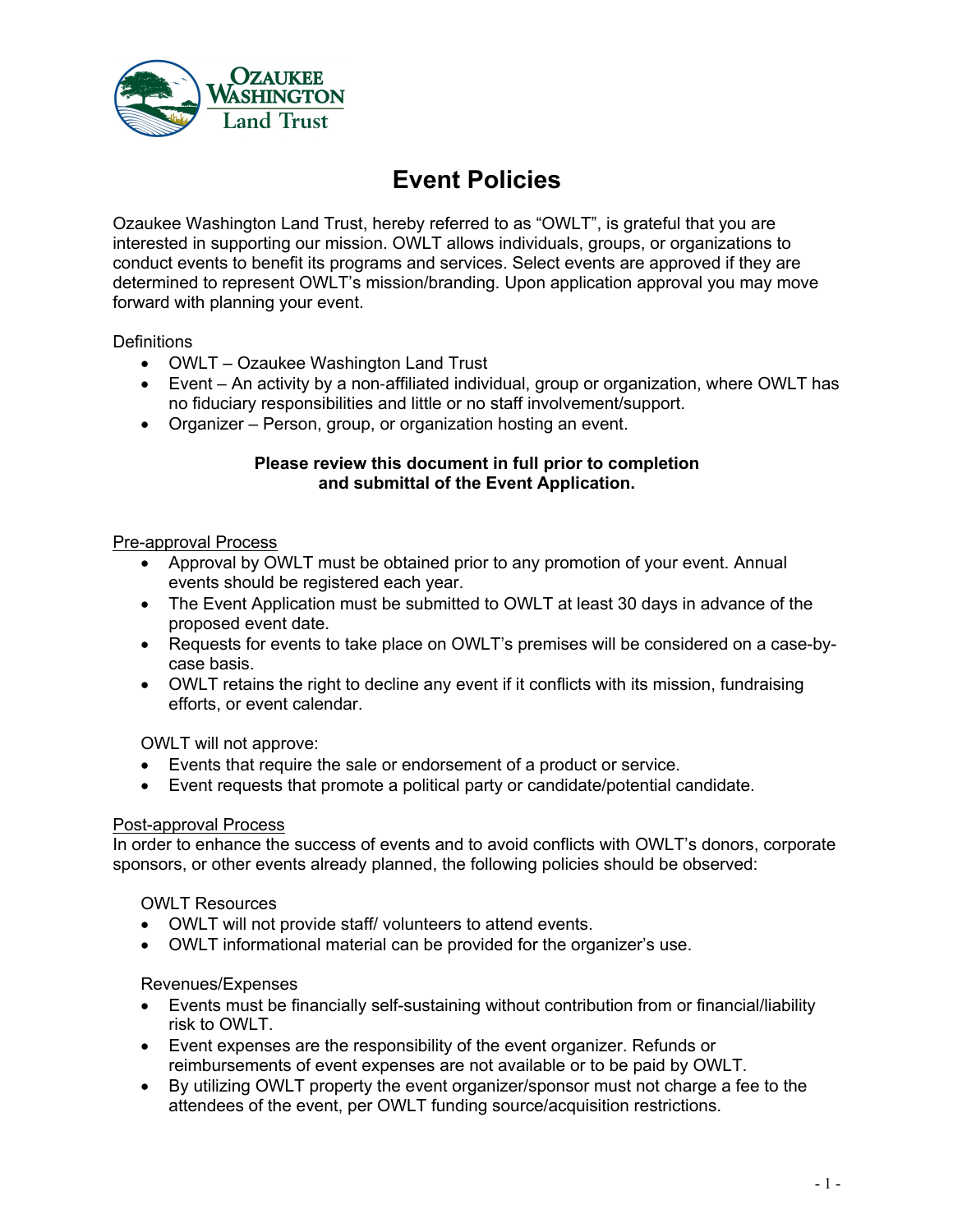

- If the event requires an attendance fee or partakes in any fundraising activity, OWLT's Development Director must be contacted directly during the application process.
- All sponsor solicitations for the event must be approved by and coordinated with OWLT's Development Director prior to approaching any individual, corporation, or foundation for this purpose.

Legality/Liability

- The event organizer is responsible for all vendor agreements, contracts, insurance, and necessary permits for the event.
- OWLT will not assume any type of liability for an event, including liability for any injuries sustained by event volunteers or participants related to an event benefiting OWLT.

Marketing/Promotions

- The event planner is responsible for its own marketing, including writing and distributing press releases, PSA's, social media postings, invitations, ads, etc.
- OWLT will publicly announce the event on its social media platforms, to include event host, event name, location and event time.
- The event planner must submit all publicity and promotional material containing OWLT's name and/or logo to OWLT's Development Director for review and approval prior to publication/distribution of these materials. Please allow OWLT staff five (5) business days to review these materials.

OWLT may cancel an event or disassociate with an event at any time if these policies are not satisfied

Thank you very much for your interest in supporting Ozaukee Washington Land Trust

All questions and concerns may be directed to Development Director Leona Knobloch @ 262-338-1794 lknobloch@owlt.org